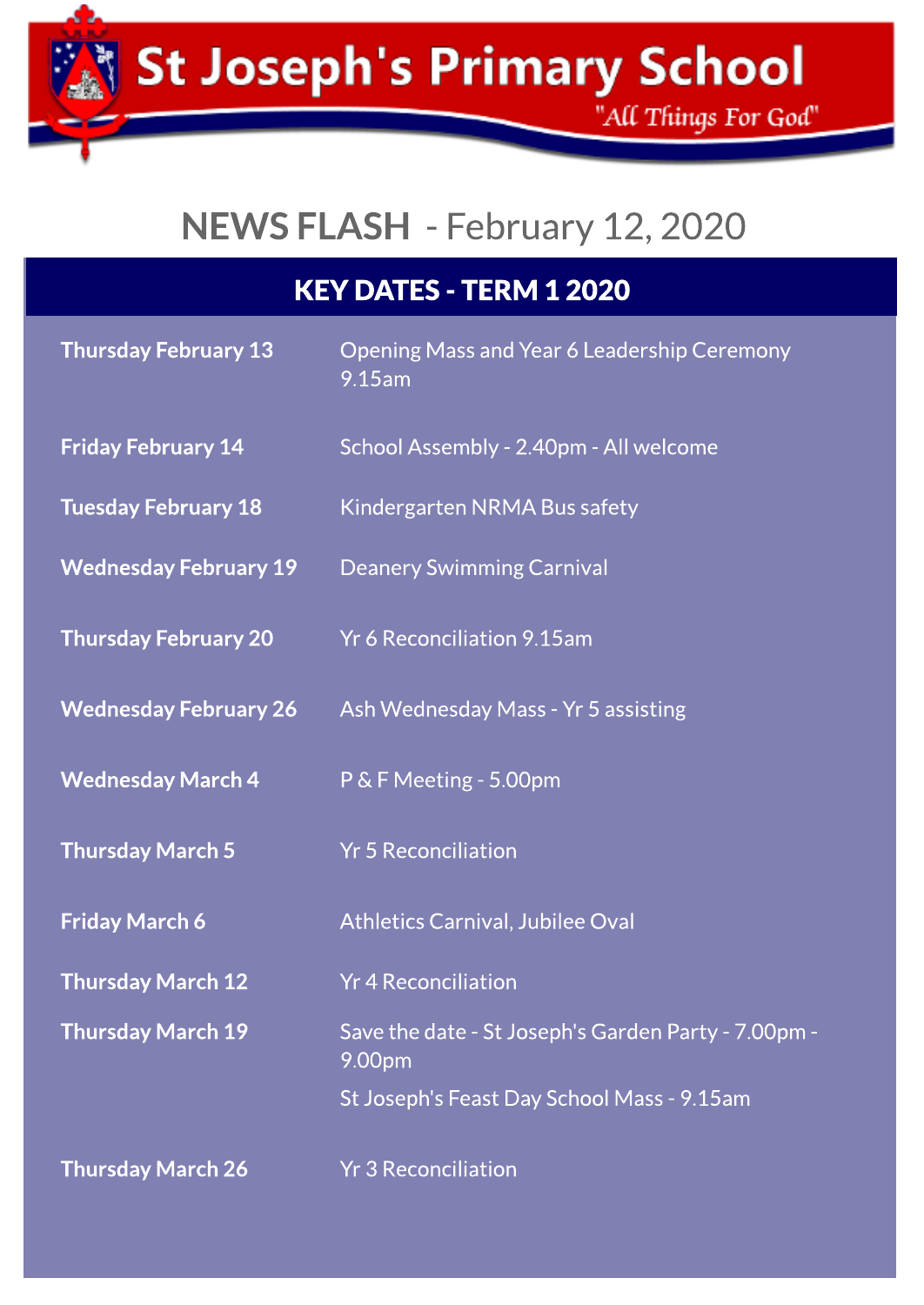## **OPENING SCHOOL MASS & LEADERSHIP CEREMONY**

#### **Thursday February 13th - 9.15am**

**Our openingschool Masswill be celebrated on Thursday February 13th at 9.15am in St Michael'sCathedral.**

**Year 6 studentswill be assistingFr Reece Beltrame with the readingsand prayers. At thisMassthe Year 6 leaders will receive their badges.**

**Parentsof Year 6 studentswho have been elected asschool captainsand sportscaptainswho are able to attend** the Mass will be invited to come forward and pin their child's badge on them. All are welcome to attend.

## **COMPASS**

Last week we uploaded the Parents Guide to Compass via Compass. This visual guide is easy to use with step by step instructions how to complete common tasks in Compass.

The guide can also be accessed via the website:

<http://web.sjww.catholic.edu.au/form-downloads.html>

# **Save the Date**

St Joseph's Garden Party 2020 & Beginning of the year welcome **Thursday March 19th** 7.00pm - 9.00pm

# TUCKSHOP ROSTER MERIT AWARD WINNERS

P& F MEETING

**The Parents & Friends Committee will meet on Wednesday March 4 at 5.00pm.**

**The P & F is a fantastic way to support the school and meet other parents.**

**We welcome any new parents and caregivers to come along.**

### TERM 1 WEEK 3

Kindergarten - Ted & Pippa

Year 1 - Hudson

Year 2 - Alex & Odhran

Year 3 - Oliver & Mae

Year 4 - David & Cherry

Year 5 - Vish & Claire

Lucy & Hayden Year 6 - Hunter, Jada, Isaac

Monday February 17

M Puli

Wednesday February 19

L Damme; HELP NEEDED

Thursday February 20

L Damme; D Semmler

Friday February 21

L Damme; A McClintock; S Ingold